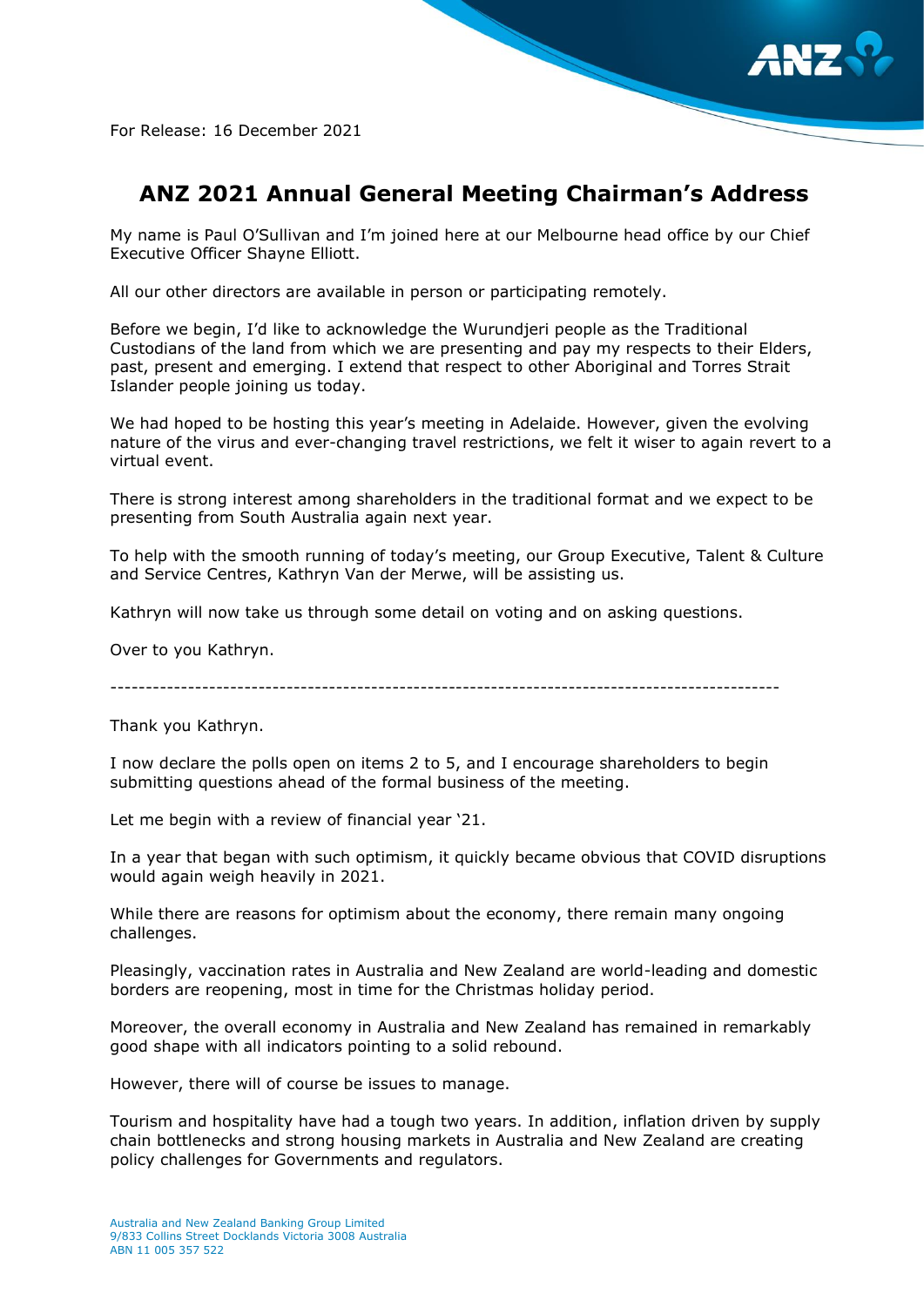Unemployment has risen slightly. At the same time, the lack of overseas migration has contributed to staffing shortages in crucial sectors.

As the economy opens up again we're proud of the way ANZ has supported those in need through the pandemic.

In the early days we rightly prioritised supporting those who had been most impacted by various lockdowns, notably with loan deferrals.

These deferrals, which rolled off during the year, provided tens of thousands of customers with the critical time required to manage their cashflow through lockdowns.

Likewise, we took action to ensure our people across our entire international network were well supported and the Board is pleased with the continued positive results from our employee engagement surveys.

## **Performance & Dividend**

Let me talk a little bit about the business performance in financial year '21.

From a bank perspective, the year demonstrated the benefits of a diversified portfolio as we successfully navigated the continuing impacts of COVID-19 while also providing solid returns for our shareholders.

For the 2021 financial year we posted a Statutory Profit of \$6.16 billion which was up 72% on the prior year.

While this was a pleasing outcome, the main driver was the partial reversal of COVID-19 related credit provisions.

Looking through the impact of provisions, profit was flat year-on-year but this actually reflects solid management of the Bank through the crisis.

As a result, we were pleased to pay a Total Dividend of 142 cents. This was up from 60 cents last year and meant more than \$4 billion was returned to you, our shareholders.

This was a particularly pleasing outcome given the heavy burden on investors through the pandemic as the banking sector stepped up to support customers and the community.

Now last year I stressed that your Board would be focused on four key areas to improve shareholder returns. In particular: the efficient use of capital, improving customer outcomes, reducing the cost to run the bank and the continual improvement of our culture.

I think it is important to report to you on our performance and I am pleased to let you know we made solid gains in all of these areas.

Capital management remained a highlight. We are one of the most strongly capitalised banks in the world with an APRA Common Equity Tier One capital ratio of 12.3% at the end of our financial year.

To put this in a broader perspective, this is \$6 billion above APRA's 'unquestionably strong' measure.

Very importantly, we achieved this result without the need to dilute existing shareholders by issuing new shares in order to raise additional capital.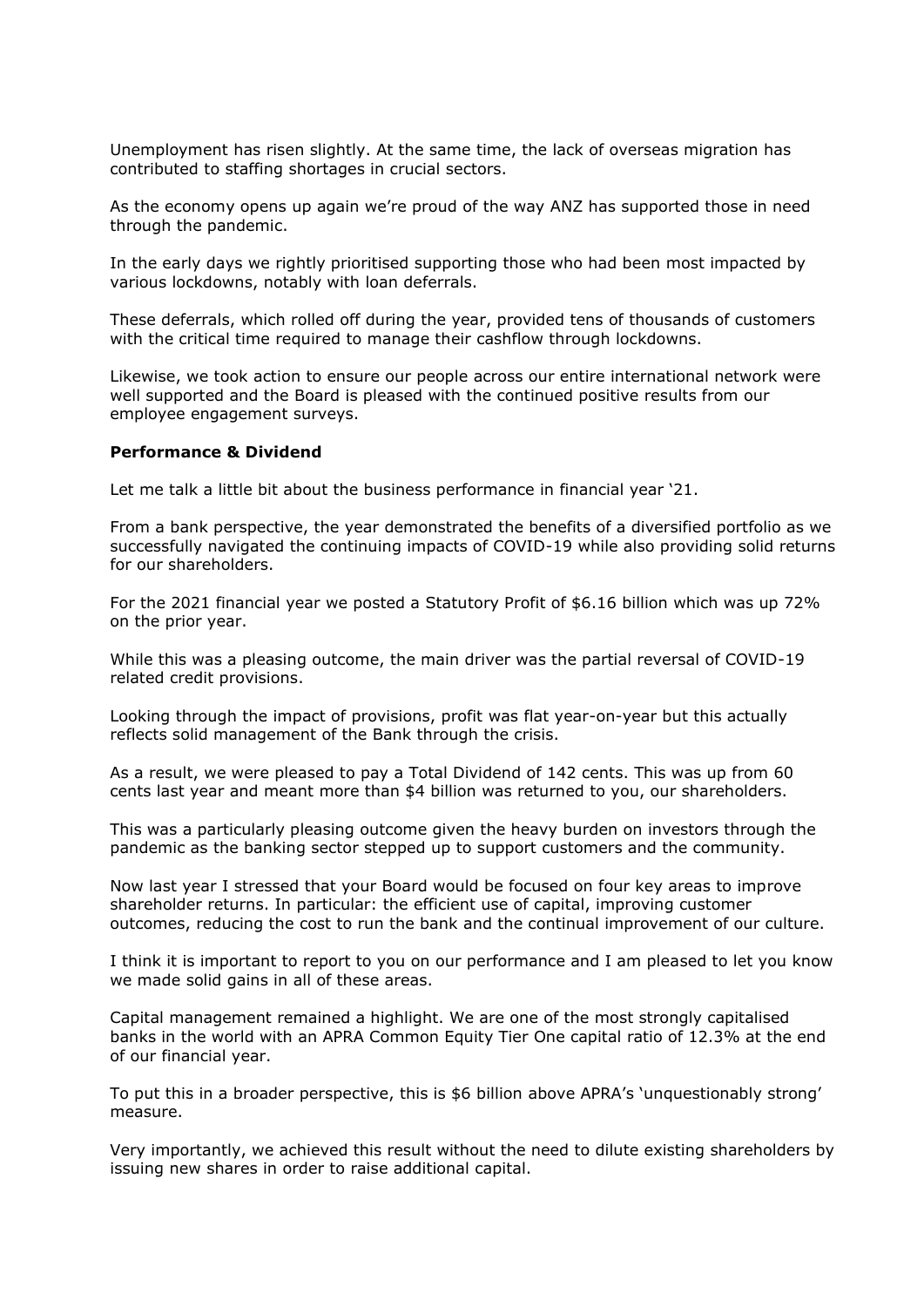In fact, our intense focus has led to sector leading Total Shareholder Returns over the 12 months to 30 September.

We achieved all this while returning additional capital to shareholders and paying a dividend more in line with our long-term payout ratio.

Let me turn to costs.

We know the industry will continue to face downward pressure on margins and while we were early to this understanding - and we've led the industry in this regard - we are maintaining relentless pressure on our cost base.

I'm pleased with the focus of the management team. We were the only major to reduce the cost of running the bank, allowing us to invest in new initiatives at a greater rate than our competitors.

Looking at customer outcomes, we need to better anticipate and ultimately make faster and smarter - credit decisions.

This year major increases in demand for home loans in Australia impacted our ability to process applications in a timely manner. Unfortunately, this resulted in a loss of market share which was a disappointing outcome.

Naturally this has been a major focus for the Board and Management and we are confident the systematic actions being taken by management will address these issues, including increased investment in automation and process improvement.

As a result, we expect our Australian home loan portfolio to return to growth in this half and for ANZ's growth to be in line with system growth sometime in the second half of this financial year.

It is important to note that margin across the Group was well managed in a challenging environment.

The events of the past two years also highlighted the benefits of a strong culture.

We maintained very high levels of staff engagement despite the majority of our people working remotely - and we attracted hundreds of engineers and data scientists, many from companies like Apple, Amazon and Square, to help completely rebuild our digital capability.

And, above all, while there is still more to be achieved, we also made the strongest improvement in gender diversity in several years, with female representation in leadership roles increasing by around 2 percentage points to 35.3%.

So, if I summarise our performance in financial year '21:

- We strengthened our balance sheet
- We returned to long term dividend payout levels while funding a share buyback
- We led the sector on cost management
- Our staff remained highly engaged despite COVID-induced disruptions
- And we continued to invest in new digital banking platforms which will radically improve customer and staff experience

The environment remains uncertain and highly competitive, with many challenges ahead.

We recognise we have more to do, particularly in the home loan processing space, but we have made good progress in building a bank to better compete in a highly competitive, fragmented market. Shayne will shortly discuss the work we are doing to address these challenges through our ANZx program.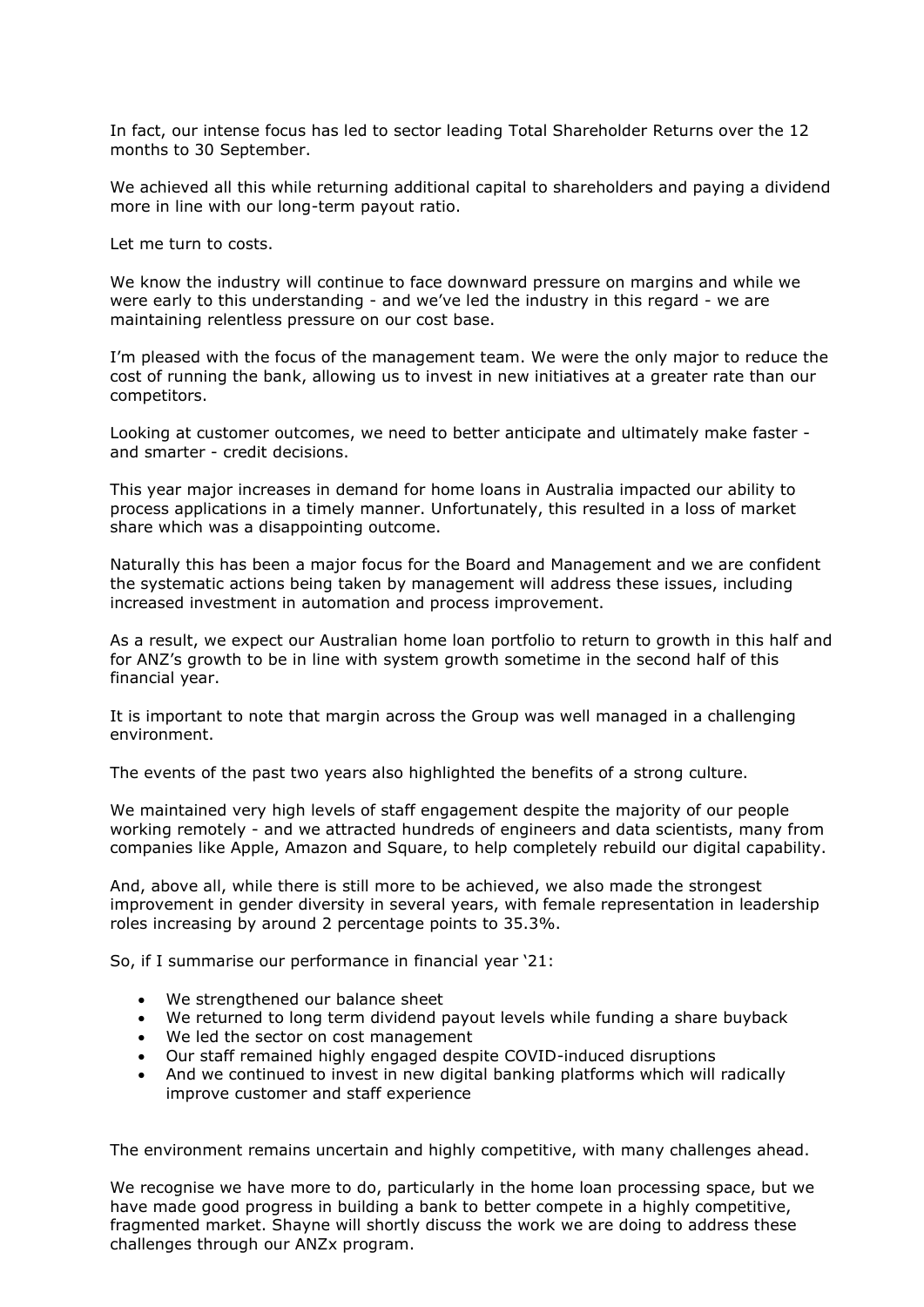## **Resolutions**

I also want to give you the Board's perspective on some of the resolutions being put to the meeting today.

Let me begin with the adoption of the remuneration report.

Ilana Atlas, the Chair of the Human Resources Committee, will talk specifically to our approach however given its importance to many shareholders I feel it is appropriate I also make some initial comments.

On the whole, management had a good year, either exceeding or meeting most of the objectives set by the Board. Profit was up, capital management was strong and New Zealand and Institutional had particularly good years.

There were challenges and this is reflected in the final outcomes for our Disclosed Executives with the average variable remuneration being around 60% of their maximum opportunity.

The Board believes this struck the right balance considering all that was achieved this year, including our strong margin performance.

The other resolution I want to specifically address relates to climate change and our lending to the natural resources sector.

We recognise the most important role we play in enabling the transition to net zero by 2050 is to work with our customers to reduce their emissions.

This is not new for ANZ.

We have led the Australian banking sector for several years with a focus on engaging with 100 of our largest emitting business customers, a \$50 billion sustainable financing target and industry leading climate related disclosures.

We know our stakeholders want further clarity on how we're aligning our lending portfolios with the Paris goals.

This year ANZ became the first major Australian bank to join the global net zero banking alliance.

In line with this commitment, we recently announced new emission intensity reduction targets and pathways for two key sectors: power generation and large-scale commercial buildings portfolios – another first for an Australian Bank.

For our power generation portfolio, our target is to achieve a 50% portfolio emissions intensity reduction by 2030.

And for our portfolio of large-scale commercial buildings in Australia, we have set a target to reduce portfolio emissions intensity by 60% within the same time frame.

We will progressively expand these pathways to other key carbon intensive sectors, including oil and gas, in 2022.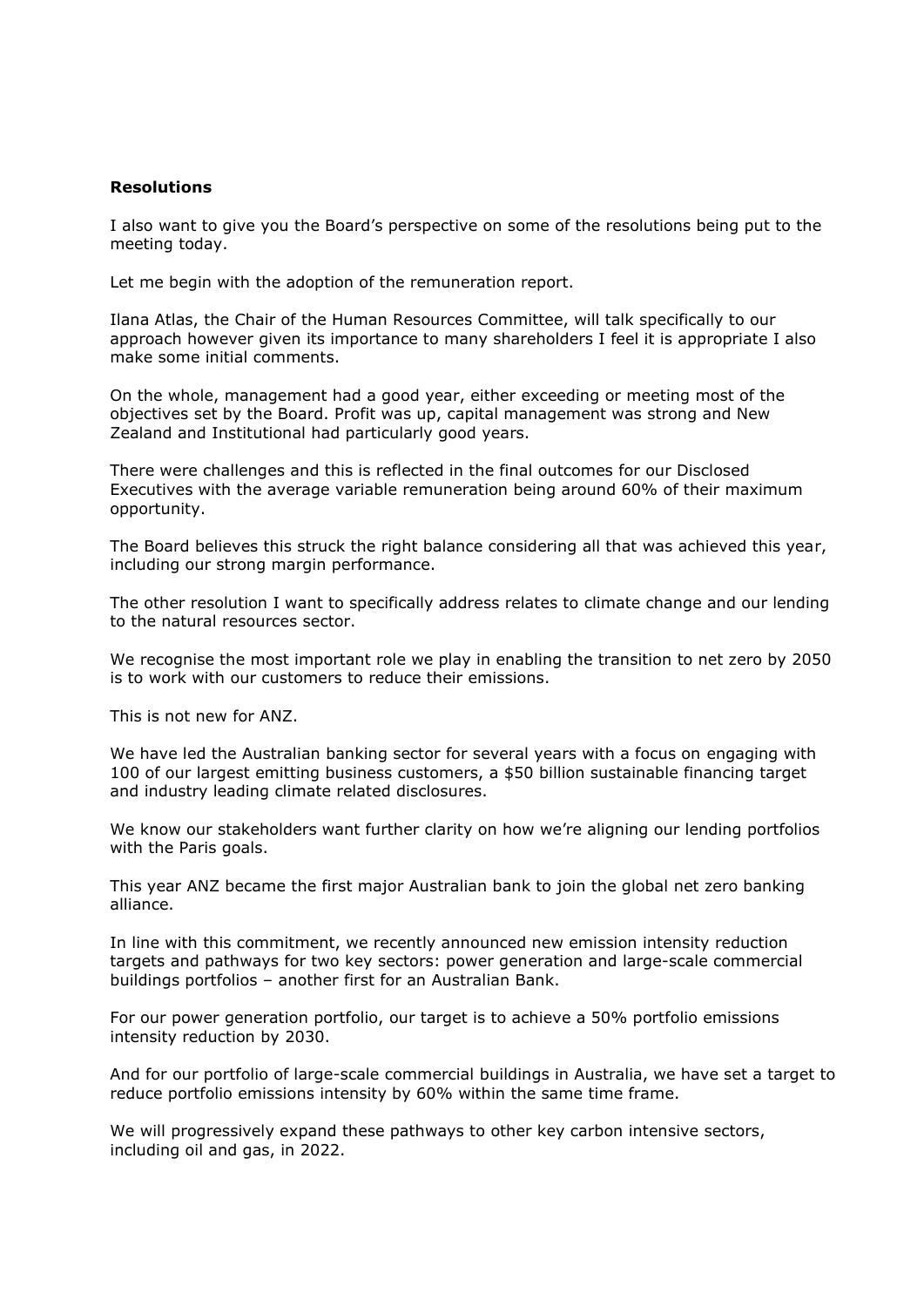While we are embracing our role, I accept there will be some listening today who feel we are not doing enough to act on climate change. Paradoxically there will be others who think we are moving too fast.

Specifically, there are some who would prefer ANZ no longer lend to fossil fuel companies at all.

ANZ's policy is clear: we will only lend to energy companies that have a target driven, publicly disclosed plan to reduce their emissions in line with the Paris goals.

We believe this will encourage and support companies that are genuinely committed to a lower emission future.

Whereas a simple ban on lending to the fossil fuel industry would likely force those companies to source finance from banks less committed to emissions reduction.

My message today is we're prepared to work with those who are committed to driving the change to a lower carbon emissions future.

That is a far better result for the community than simply washing our hands, walking away and pushing these companies into the hands of less responsible lenders.

We believe this will encourage and support companies genuinely committed to a lower emission future.

Ultimately the role of the Board is to ensure we are taking a prudent, measured approach and we feel we have considered the needs of our customers, investors and the community in our transition plans for a lower carbon future.

## **Concluding remarks**

Now at the conclusion of this meeting we will be saying goodbye to one of our long-standing directors in Paula Dwyer, who is stepping down after nine-years of dedicated service.

Paula is one of Australia's most respected non-executive directors and we have been incredibly fortunate to have her serve on our Board, particularly in her role as Chair of the Audit Committee. Paula, we thank you for your service to the Bank and wish you well for the future.

We are of course very pleased to be able to welcome Christine O'Reilly, who will be standing for election later in the meeting.

Christine is an outstanding company director and her extensive experience makes her the ideal Director to take over as Chair of our Audit Committee.

Christine will address the meeting directly but I know, if elected, she will make a significant contribution on behalf of all shareholders.

Finally, it's reassuring to know we have a dedicated workforce of more than 39,000 people working hard every day for all our stakeholders.

On behalf of all shareholders I express our thanks to them.

I'd also like to acknowledge our customers for again trusting us with their business and you our shareholders for supporting us through the year.

Your support is much appreciated by the Board.